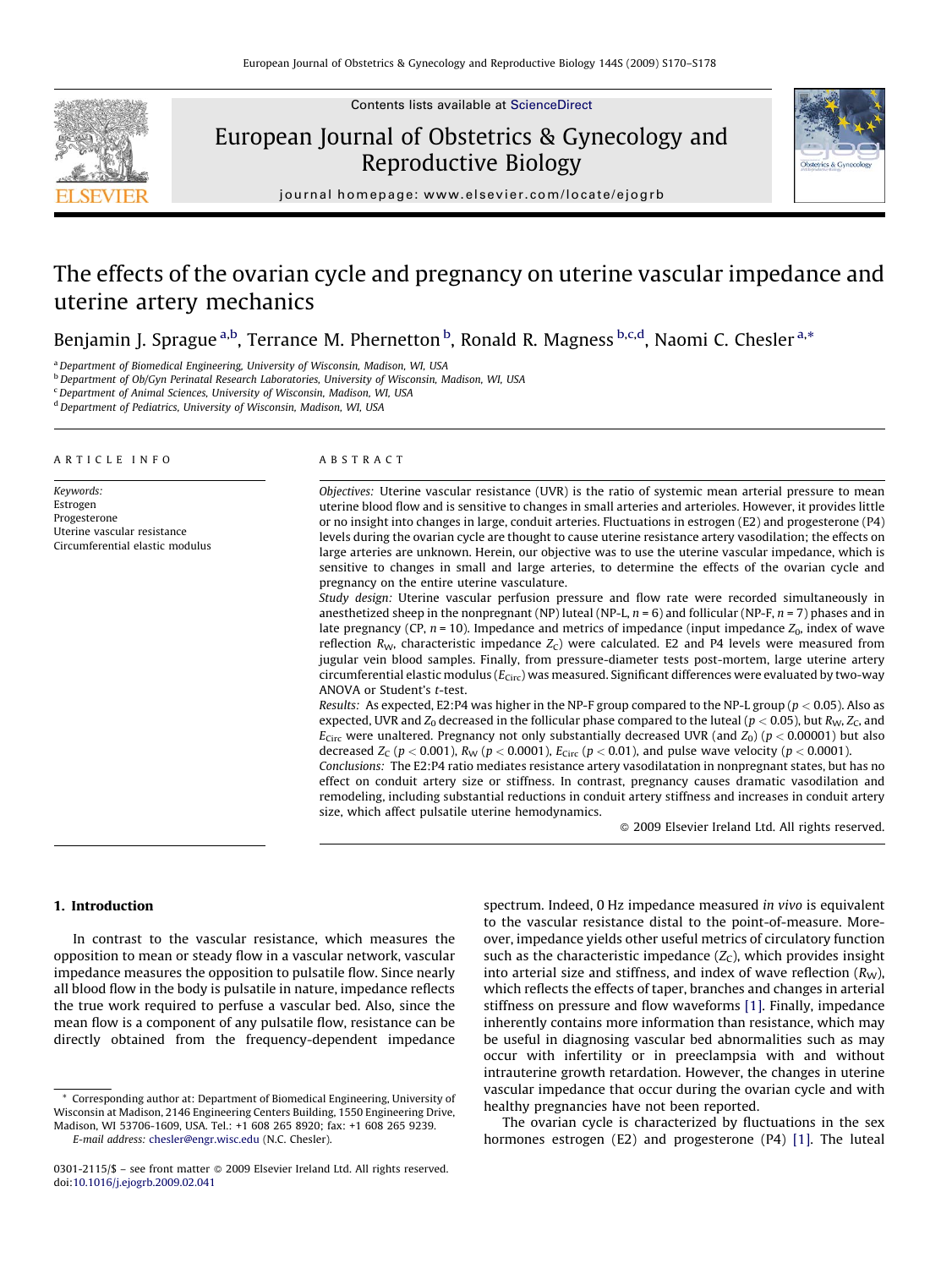phase is a time of relatively low E2 and high P4 whereas the follicular phase, in which the uterus is readied for implantation, is a time of higher E2 and lower P4 [\[2–4\]](#page-7-0). Increased E2:P4 is known to increase mean blood flow to many vascular beds, especially the uterus [\[2,5–16\].](#page-7-0) Local, exogenous treatment with E2 can also increase blood flow to the uterine vascular bed [\[9,12,16\].](#page-7-0) Since blood pressure does not change significantly over the ovarian cycle, these increases in blood flow are enabled by a drop in UVR, presumably by arteriolar vasodilation. Changes in large artery size and stiffness over the ovarian cycle have not been investigated to our knowledge. Furthermore, changes in pulsatile uterine hemodynamics over the ovarian cycle, which would be a consequence of altered large artery structure and function, have not been reported.

In healthy pregnancies, uterine blood flow increases by 20–50 fold with little to no change in perfusion pressure [\[10,14,17–19\];](#page-7-0) thus, uterine vascular resistance (UVR) typically decreases 20–50 fold. This dramatic drop is enabled in part by the physiological transformation of resistance-sized arteries into the uteroplacental bed [\[20–24\]](#page-7-0) and also by large uterine artery remodeling [\[20–25\].](#page-7-0) In particular, in healthy pregnancies large uterine arteries grow in diameter nearly 2-fold and become less stiff [\[20–26\].](#page-7-0) Nevertheless, changes in pulsatile uterine hemodynamics with pregnancy are not typically reported.

The goals of this study were to determine the effects of the ovine ovarian cycle and healthy pregnancy on uterine vascular impedance, and the dependence of impedance changes on large, conduit uterine artery structure and function changes. We hypothesized that UVR and input impedance would decrease during the follicular phase in response to the increased E2:P4 ratio, but that changes in conduit arteries would be minimal. In addition, we hypothesized that pregnancy would result in dramatically decreased UVR (by 20–50-fold) as well as increased large artery diameter and decreased large artery stiffness, characteristic impedance, wave reflections and pulse wave velocity (PWV). Finally, we investigated the effects of the ovarian cycle and healthy pregnancy on the clinically used blood flow indices systolic to diastolic ratio (S/D), resistivity index (RI) and pulsatility index (PI).

# 2. Materials and methods

## 2.1. Animal preparation

Procedures for animal handling and protocols for experimental procedures were approved by the University of Wisconsin-Madison Research and Animal Care and Use Committees of both the Medical School and the College of Agriculture and Life Sciences. This study contained three groups of multiparous female sheep of mixed western breeds: two nonpregnant (NP) groups synchronized to different phases of the ovarian cycle and one lategestation, pregnant group. The NP animals ( $n = 13$ ) were experimentally synchronized to be sacrificed during two distinct and controlled points of the ovarian cycle, i.e. the late follicular phase during the periovulatory period (NP-F,  $n = 7$ ) and the late luteal phase 10–11 days post-ovulation (NP-L,  $n = 6$ ), as previously described [\[2\].](#page-7-0) Briefly, controlled internal drug-releasing devices (CIDRs) were placed vaginally to deliver luteal phase levels of progesterone for 9–11 days. Upon removing the CIDR, injections of prostaglandin F2 alpha (7.5 mg Lutalyse) and pregnant mare serum gonadotropin (PMSG) (500 IU) were given IM. The late follicular/ periovulatory and luteal phases were defined as 48 h and 12–13 days post-CIDR removal and injections, respectively. Pregnant animals were studied as a positive control of (expected) significant changes in large artery mechanics. The control pregnant group (CP,  $n = 10$ ) was studied at 120–130 days gestation. The natural gestation length for sheep is 145–147 days.

#### 2.2. Hemodynamic measurements

During non-survival surgery just prior to sacrifice, animals were anesthetized with pentobarbital sodium (Nembutal; 50 mg/ml) via a jugular vein catheter. Then, in the supine position, uterine artery pressure was measured with a fluid filled catheter inserted via cannulation of the saphenous branch of the femoral artery and advanced to the level of the internal iliac, near the origin of the uterine artery [\[11,15\].](#page-7-0) Heart rate (HR) was also measured from this pressure waveform. Following a midventral incision, the primary uterine arteries supplying each horn of the uterus in the mesometrium were identified and isolated. Uterine blood flow in one of these arteries (i.e., unilateral) was measured using a cufftype ultrasonic flow probe. Depending on the size of the artery, 3 or 6 mm ultrasound probes (3RS and 6RS probes, Transonic Systems Inc., Ithaca, NY) were used. Pressure and flow measurements were sampled simultaneously at 120 Hz using WinDaq Pro Data Acquisition software (DATAQ Instruments, Akron, OH) [\[11,15\].](#page-7-0)

## 2.3. Hemodynamic analyses

Pressure and flow waveforms for ten sequential cardiac cycles were isolated and independently analyzed. UVR was calculated as mean systemic arterial pressure  $(P_{Mean})$  divided by mean uterine blood flow  $(Q_{Mean})$ :

$$
UVR = \frac{P_{Mean}}{Q_{Mean}} \tag{1}
$$

This equation is equivalent to the more traditional definition of resistance as mean pressure difference across a vascular bed divided by mean flow through the vascular bed if the downstream (uterine venous) pressure is close to zero or constant over the ovarian cycle and with pregnancy, which is typically assumed for the uterine venous bed ( $\sim$ 1–2 mmHg).

To calculate input impedance in the frequency domain, each cardiac cycle underwent processing to eliminate signal noise that included applying a Hann window and zero-padding (MATLAB, The MathWorks Inc., Natick, MA). These processed waveforms were then resolved into their frequency components using a discrete fast Fourier transform function (MATLAB) and their ratio taken at all harmonics of the heart rate as previously described [\[27–29\]](#page-7-0). Here we present only impedance magnitude because the distance between the sites of pressure and flow measurement made the impedance phase calculation an unreliable measure of pressureflow lag without additional calibration studies. Furthermore, the impedance phase contains less information than the impedance magnitude [\[30\]](#page-7-0).

Several metrics of the input impedance were calculated. The input resistance  $(Z_0)$  was calculated as the input impedance magnitude at 0 Hz.

$$
Z_0 = Z(f = 0 \,\text{Hz})\tag{2}
$$

Characteristic impedance,  $Z_C$ , was calculated as the average impedance magnitude for all frequencies above the first minimum of each impedance spectrum [\[28\]](#page-7-0).

$$
Z_{\rm C} = \langle Z(f > f_{\rm min(Z)}) \rangle \tag{3}
$$

Finally, the index of wave reflection,  $R_W$ , was computed as in [\[30\]](#page-7-0):

$$
R_{\rm W} = \frac{Z_0 - Z_{\rm C}}{Z_0 + Z_{\rm C}}\tag{4}
$$

Coefficients of variation for these impedance metrics over the ten cycles of data collected for each animal were less than 8%; the average value was used for each animal.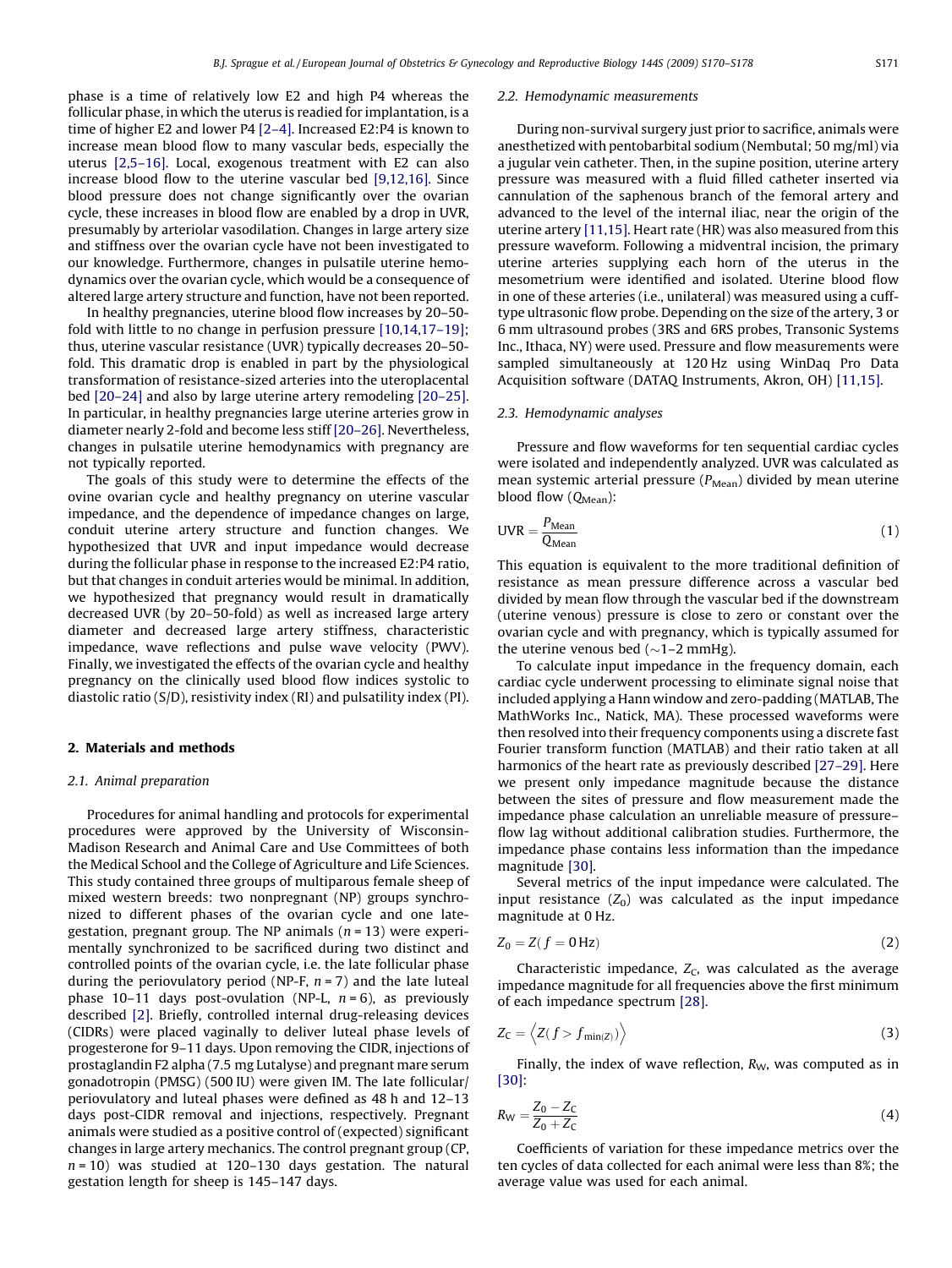Clinically used indices of blood flow, S/D, RI and PI, were calculated using the peak systolic flow  $(Q_{sys})$ , end-diastolic flow  $(Q_{Dia})$ , and mean uterine blood flow  $Q_{Mean}$  as in [\[31\]](#page-7-0):

$$
\frac{S}{D} = \frac{Q_{\text{sys}}}{Q_{\text{Dia}}} \n\text{RI} = \frac{Q_{\text{sys}} - Q_{\text{Dia}}}{Q_{\text{Sys}}} \tag{4}
$$

$$
PI = \frac{Q_{Sys} - Q_{ Dia}}{Q_{Mean}}
$$

#### 2.4. Estrogen and progesterone measurements and analyses

Jugular vein blood samples were collected into vials containing ethylene diamine tetraacetic acid (EDTA) and centrifuged for isolation of blood plasma. Blood plasma was stored frozen  $(-20 \degree C)$ until 17- $\beta$  estradiol (E2) and progesterone (P4) hormone levels were analyzed. To analyze E2, plasma  $(400 \mu l)$  was extracted with diethyl ether and concentrations of E2 were evaluated by RIA as previously reported [\[2,3,32\].](#page-7-0) Plasma P4 was analyzed using the commercial Coat-A-Count RIA kit from Diagnostic Products Corporation (DPC, Los Angeles, CA). All samples were analyzed in duplicate and in a single assay (intra-assay percent relative standard deviations were 3.9% for E2 and 11.2% for P4).

## 2.5. Large uterine artery mechanical measurements

After hemodynamic data and blood samples were obtained, animals were euthanized and the uterus was removed. The uterine arterial tree was dissected from each (right and left) uterine horn. In each excised arterial tree, one primary, two secondary and at least four tertiary (third generation) arteries were obtained intact. One secondary artery from each horn (right and left) was randomly selected for mechanical testing and placed in a cold  $(4 \degree C)$  Ca<sup>2+</sup>free, KREBS + HEPES solution (composition (mM): NaCl 144; KCl 5.9; MgCl<sub>2</sub> 1.2; glucose 11; Hepes 10; pH 7.4) with 0.1 mM EGTA (Ethylene glycol-bis-(2-aminoethyl)-N,N,N',N'-tetraacetic acid) to ensure fully relaxed smooth muscle cells.

For mechanical testing, one end of each artery was cannulated with polyvinyl tubing with an outer diameter between 1.5 and 2.5 mm. The  $Ca^{2+}$ -free, KREBS + HEPES solution with 0.1 mM EGTA was heated to 37 $\degree$ C and used as both perfusate and superfusate. The other end and all side branches of the artery were tied off. No initial stretch was imposed; the artery was provided no anchoring in the longitudinal direction but allowed to expand freely. After an initial equilibration period (30 min), intraluminal pressure was increased from 0 to 120 mmHg in a stair-step manner in 10 mmHg increments. The isolated artery was digitally photographed at  $12\times$ magnification to obtain the pressure-dependent outer diameter  $(OD<sub>p</sub>)$  and axial length  $(L<sub>p</sub>)$  via externally visible landmarks on the artery segments in each loaded state. The OD and length measurements taken at zero transmural pressure were used as a reference state ( $OD<sub>0</sub>$  and  $L<sub>0</sub>$ , respectively).

Following the stair-step pressurization tests, arteries were fixed at approximate in vivo pressure (85–95 mmHg) [\[10–12,15,33,34\]](#page-7-0) with 4% formalin solution for at least 2 h. Outer diameter and length were measured post-fixation ( $OD<sub>f</sub>$  and  $L<sub>f</sub>$ , respectively). To measure inner diameter and wall thickness post-fixation at the in vivo pressure (ID $_f$  and WT $_f$ , respectively), three to four rings were cut from the fixed tissue in 0.25–0.35 mm lengths. These sections were then digitally photographed in cross-section. Inner and outer circumferences were measured for each ring and used to calculate inner and outer diameter, respectively, assuming circular crosssections (ID<sub>f</sub> and OD<sub>f,ring</sub>, respectively). WT<sub>f</sub> was calculated as follows:

$$
WT_f = \frac{OD_{f,ring} - ID_f}{2}
$$
 (6)

The agreement between  $OD_f$  and  $OD_{f,ring}$  served as a useful check on the measurement integrity.

Image analysis software (MetaVue, Molecular Devices, Downington, PA) calibrated to scales on each image were used to make all measurements from digital photographs.

# 2.6. Large uterine artery mechanical analyses

In order to calculate uterine artery elastic modulus, circumferential stress and strain at each pressure step were calculated. First, circumferential Green strain ( $\varepsilon_{\rm Circ}$ ) was calculated based on stretch from the zero pressure state:

$$
\lambda_{\text{Circ}} = \frac{\text{OD}_{\text{p}}}{\text{OD}_{\text{0}}} \qquad \varepsilon_{\text{Circ}} = \frac{1}{2} (\lambda_{\text{Circ}}^2 - 1) \tag{7}
$$

Then, inner diameter at each pressure  $(ID_p)$  was calculated from the fixed dimensions assuming conservation of volume:

$$
ID_p = \sqrt{\frac{L_f}{L_p}(OD_f^2 - ID_f^2) + OD_p^2}
$$
 (8)

Cauchy circumferential stress ( $\sigma_{\text{Circ}}$ ) at the inner wall surface was calculated using a thick-walled assumption because the ratio of  $ID_{p}/WT_{p}$  was less than 20 for most pressures:

$$
\sigma_{\text{Circ}} = \frac{P(\text{OD}_p^2 + \text{ID}_p^2)}{\text{OD}_p^2 - \text{ID}_p^2} \tag{9}
$$

where P is the transmural pressure at which  $OD<sub>p</sub>$  and  $ID<sub>p</sub>$  were measured. Finally, circumferential incremental elastic modulus  $(E_{\text{Circ}})$  was calculated as the slope of the circumferential stress versus circumferential strain relationship over a physiological pressure range.

Also, uterine artery PWV was approximated using the Moens– Korteweg equation for a thick-walled vessel based on the fixed dimensions:

$$
c_0 = \frac{E_{\text{Circ}}(OD_f^2 - ID_f^2)}{3\rho OD_f^2}
$$
\n(10)

where  $\rho$  is the density of blood (1.06 g/cm<sup>3</sup>).

#### 2.7. Statistical analysis

All results are expressed as mean  $\pm$  S.E. Significance of the differences between the various groups was evaluated by two-way ANOVA or Student's t-test. The results were considered statistically significant when  $p < 0.05$ .

#### 3. Results

## 3.1. Estrogen and progesterone measurements and analyses

The ratio of 17- $\beta$  estradiol (E2) to progesterone (P4) in systemic plasma was higher in NP-F compared to NP-L animals  $(p < 0.05)$ , primarily as a result of very low levels of P4. NP-F animals tended to have higher levels of E2, but this difference did not reach statistical significance ( $p > 0.05$ ) because one animal showed an ovarian structure identified as a corpus hemmoragicum that was consistent with recent ovulation, i.e. after E2 has peaked and is falling. As we have reported previously [\[2–4\],](#page-7-0) the hormone profiles found here were consistent with the observed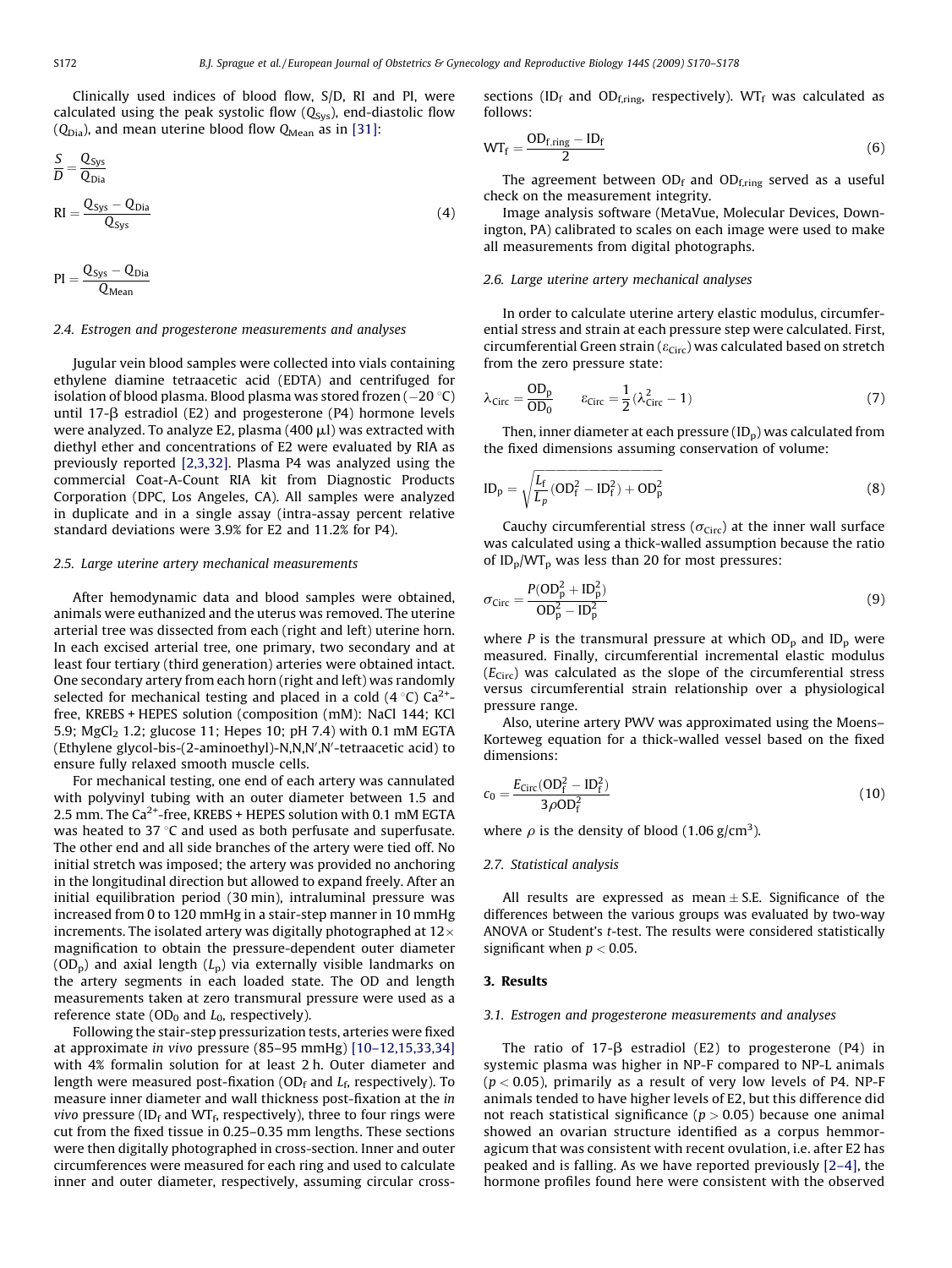

Fig. 1. The ratio of 17- $\beta$  estradiol (E2) to progesterone (P4) within plasma in jugular vein blood samples obtained from NP-L, NP-F and CP animals. Compared to NP-L, the E2:P4 ratio increased in NP-F ( $p$  < 0.05). In pregnancy, elevated levels of both E2 and P4 returned the E2:P4 ratio to approximately NP-L levels. Data are  $means + S.E.$ 

size and appearance of the ovarian follicular and luteal structures in NP ewes (data not shown). In the pregnant sheep, levels of E2 and P4 were both approximately 10-fold greater than in the NP-L animals, leading to no difference between these groups in E2:P4 ratio (Fig. 1).

## 3.2. Hemodynamic measurements and analyses

As expected, blood flow increased 2-fold in NP-F animals compared to NP-L ( $p < 0.05$ ), and increased 20-fold in CP animals compared to NP-L  $(p < 0.00001)$  (Table 1). No differences in measured pressures ( $P_{\text{Mean}}$ ,  $P_{\text{Sys}}$  and  $P_{\text{Dia}}$ ) or HR were observed (Table 1). Therefore, the calculated decreases in UVR in the NP-F and CP groups (Fig. 2) were solely due to increases in blood flow.

The impedance magnitude at  $0$  Hz,  $Z_0$ , for each group was identical to the UVR, as expected, which served as a useful check on the calculation. As noted above, the calculation of  $Z_c$  was based on the average impedance magnitude above the first minimum,  $f_{\text{min}(Z)}$ [\[28\]](#page-7-0); NP-F and CP animals tended to have a greater  $f_{\text{min}(Z)}$  (5.0– 6.0 Hz) compared to NP-L (4.5–5.5 Hz), but the differences were not statistically significant (data not shown).  $Z_c$  decreased in CP animals compared to NP-L and NP-F ( $p < 0.001$ );  $Z_C$  tended to be lower in NP-F animals compared to NP-L, but the difference did not reach statistical significance ([Fig. 3](#page-4-0)A). The index of wave reflection, RW, also decreased in CP animals compared to NP-L and NP-F animals ( $p < 0.001$ ), and was not different between NP-L and NP-F animals [\(Fig. 3](#page-4-0)B).



Fig. 2. Unilateral uterine vascular resistance (UVR) of NP-L, NP-F and CP animals. UVR was computed as  $P_{Mean}$  divided by  $Q_{Mean}$  in one uterine artery (hence, unilateral). Compared to NP-L, UVR decreased by over 2-fold in NP-F ( $p < 0.05$ ) and over 20-fold in CP ( $\frac{4}{3}p < 0.00001$ ). Data are means  $\pm$  S.E.

None of the clinically used blood flow indices were affected by the ovarian cycle. However, pregnancy substantially decreased the S/D ratio, RI and PI ( $p < 0.001$ ) [\(Fig. 4](#page-5-0)).

# 3.3. Large uterine artery mechanical measurements and analyses

Inner diameter and outer diameter fixed at in vivo pressures (ID $_f$ and  $OD<sub>f</sub>$ , respectively) increased in CP animals compared to NP-L and NP-F ( $p < 0.00001$  for ID<sub>f</sub> and OD<sub>f</sub> for both groups). Wall thickness at fixed at in vivo pressures ( $WT_f$ ) remained unchanged throughout the ovarian cycle and with pregnancy ([Table 2](#page-5-0)).  $E_{\text{Circ}}$ was not different between NP-L and NP-F groups but was significantly lower in CP animals than NP-L ( $p < 0.01$ ) ([Fig. 5\)](#page-5-0). Similarly, PWV decreased in CP animals compared to NP-L  $(p < 0.0001)$ , but was not different between NP-L and NP-F groups ([Fig. 6](#page-6-0)).

## 4. Discussion

The major findings of this study are that measurements of uterine vascular impedance are able to detect significant resistance artery vasodilation mediated by the E2:P4 ratio during the ovine ovarian cycle, and do not show evidence of altered conduit artery size or stiffness via changes in metrics of impedance. In contrast,

#### Table 1

Heart rate (HR), mean, systolic and diastolic blood pressure ( $P<sub>Mean</sub>, P<sub>Sys</sub>$  and  $P<sub>bias</sub>$ , respectively) and mean, systolic and diastolic blood flow ( $Q<sub>Mean</sub>, Q<sub>sys</sub>$  and  $Q<sub>Dia</sub>$ , respectively) for NP-L, NP-F and CP animals. HR and blood pressure did not vary between groups. Compared to NP-L animals, blood flow increased in NP-F and CP animals.

|        | HR(bpm)       | $P_{\text{Mean}}$ | $P_{\text{Sys}}$ | $P_{\rm Dia}$  | $Q_{Mean}$                | $Q_{SVS}$                 | Q <sub>Dia</sub>          |
|--------|---------------|-------------------|------------------|----------------|---------------------------|---------------------------|---------------------------|
| $NP-L$ | $145 + 7.8$   | $143 \pm 21.1$    | $170 \pm 23.2$   | $126 \pm 19.1$ | $17.5 \pm 1.9$            | $27.6 \pm 2.9$            | $10.0 \pm 1.5$            |
| $NP-F$ | $136 \pm 6.0$ | $120 \pm 6.5$     | $140 \pm 7.0$    | $108 \pm 6.2$  | $38.0 \pm 7.2$            | $60.3 \pm 11.4$           | $20.4 \pm 5.7$            |
| CP     | $134 \pm 4.8$ | $138 \pm 13.0$    | $161 \pm 15.1$   | $122 \pm 11.7$ | $813 \pm 73.2^{\ddagger}$ | $1070 \pm 100^{\ddagger}$ | $610 \pm 53.1^{\ddagger}$ |

Data are means  $\pm$  S.E. All flow measurements were made in the primary artery of one uterine horn (i.e., unilaterally).

Indicates significant difference between NP-F and NP-L ( $p < 0.05$ ).

Indicates significant difference between CP and NP-L ( $p < 0.00001$ ).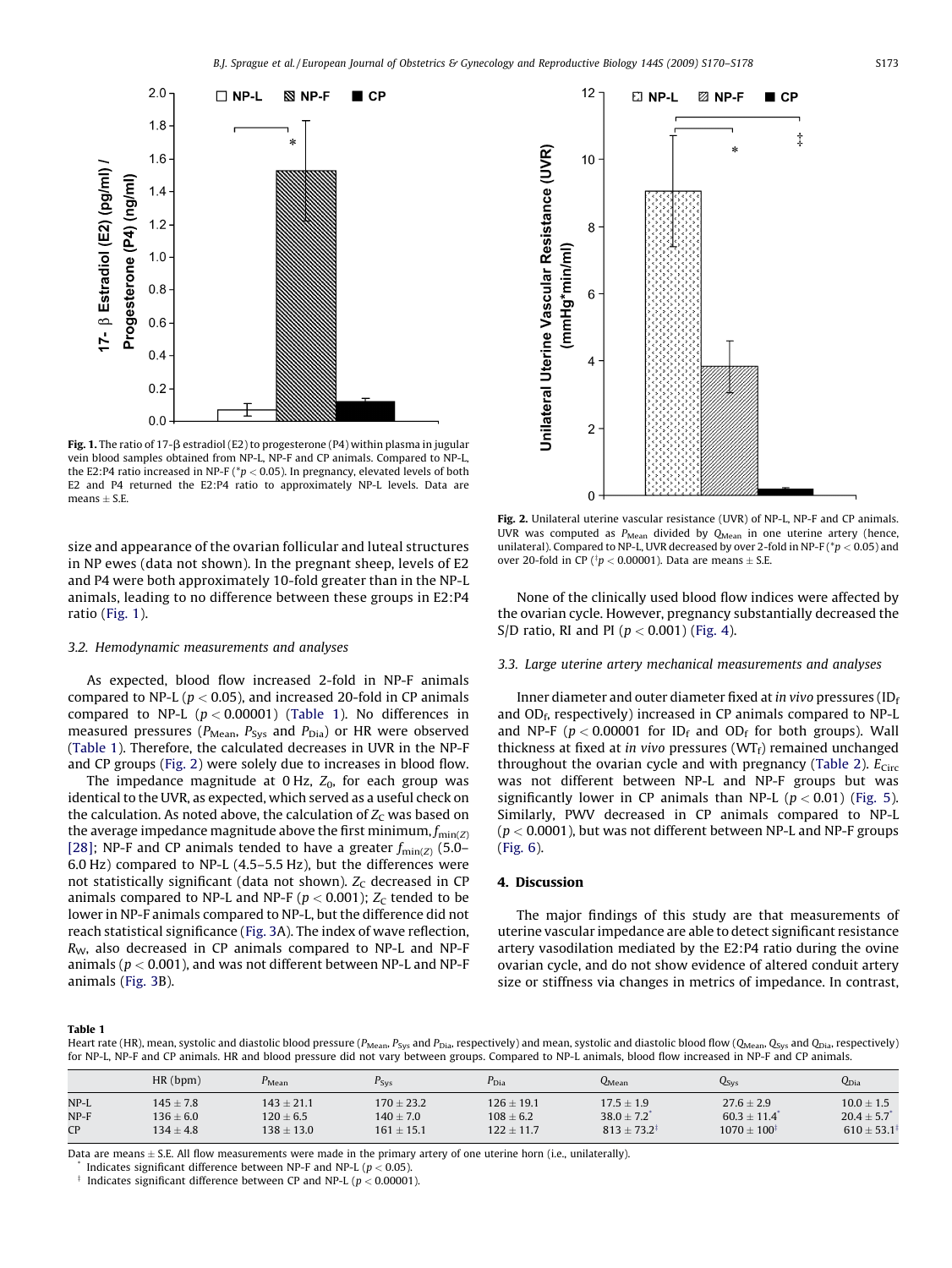<span id="page-4-0"></span>

Fig. 3. Metrics of uterine vascular impedance from NP-L, NP-F and CP animals. (A) Characteristic impedance  $(Z_C)$  decreased in CP animals compared to NP-L and NP-F ( $\phi$  = 0.001); (B)  $R_W$  also decreased in CP compared to NP-L and NP-F animals ( $\phi$  < 0.001). Data are means  $\pm$  S.E.

uterine vascular impedance metrics  $Z_0$  (equivalent to UVR),  $Z_C$  and  $R_W$  are all significantly affected by normal pregnancy, as are conduit artery size, elastic modulus and pulse wave velocity as well as clinically used blood flow indices. Overall, these results demonstrate that uterine vascular impedance is a useful tool for detecting changes, and possibly abnormalities, in conduit and resistance artery structure and function over the ovarian cycle and with pregnancy.

## 4.1. Systemic levels of estrogen and progesterone

The ratio of E2 to P4 previously has been shown to increase dramatically during the follicular phase of the ovine ovarian cycle [\[2,3,7,35\].](#page-7-0) In addition, E2 and P4 levels have been shown to increase several-fold during pregnancy and maintain an E2:P4 ratio equivalent to the luteal phase of the ovarian cycle [\[2,3,7,35,36\]](#page-7-0). The results of the present study are in agreement with the prior literature.

## 4.2. Hemodynamic measurements and analyses

 $P_{Mean}$  and HR have been reported not to change with the ovarian cycle [\[15,37–39\]](#page-7-0), as found herein. In late gestation pregnant sheep, however,  $P_{\text{Mean}}$  and HR have been found to decrease [\[10–](#page-7-0) [12,15,16,34\]](#page-7-0). Our measurements of  $P_{Mean}$  and HR did not decrease with pregnancy and indeed were elevated from those measured previously in unanesthetized, standing (non-supine position) [\[10–](#page-7-0) [12,15,16,34\]](#page-7-0). Additional studies by our group suggest that these differences are due to the combined effects of posture (supine vs. standing) and anesthesia (data not shown).

The 2-fold decrease in UVR from the luteal phase (NP-L) to the follicular phase (NP-F) is most likely related to estrogenmediated vasodilation. As noted above, we found that the ratio of E2 to P4 increased during the follicular phase; in prior work, the ratio of E2 to P4 has been shown to cause vasodilation, especially in the uterine vascular bed [\[2,9–11,16,40–42\]](#page-7-0). The likely mechanism by which increases in E2:P4 decrease resistance is via increased production of the potent endogenous vasodilator nitric oxide. Prior data from our group have shown that vasodilation in vivo is initiated by a rise in nitric oxide production that is mediated by endothelial estrogen receptors [\[2,15\].](#page-7-0) In CP animals, the E2:P4 was equivalent to luteal phase levels whereas UVR was nearly 20-fold lower. Thus, E2:P4 was not a predictor of UVR despite the similar E2:P4 values. In pregnancy, it is well known that resistance-sized arteries are transformed into the uteroplacental bed [\[21,41,43,44\],](#page-7-0) which is largely independent of E2:P4 during late gestation. This uterine vascular transformation is likely the dominant mechanism by which UVR decreases with pregnancy.

Vascular impedance measurements enable the characteristics of more proximal (to point-of-measure) arteries to be distinguished from those of more distal vessels. In addition, impedance offers a more complete description of the hemodynamic work required to perfuse a vascular bed than the more commonly used resistance. One disadvantage of impedance is that the full frequency-dependent magnitude and phase spectra are required for a complete understanding of pressure–flow relationships. However, if one is only interested in large artery size and stiffness and wave reflections at the vascular bed origin, metrics of impedance based only on the magnitude can be useful. Herein we investigated the effects of the ovarian cycle and pregnancy on two metrics of impedance that give insight into large, conduit artery characteristics:  $Z_C$  and  $R_W$ .

Measurements of uterine vascular characteristic impedance changes during the ovarian cycle have not been previously reported. Characteristic impedance  $Z_c$  is directly proportional to proximal (to point-of-measure) arterial stiffness and inversely proportional to proximal arterial inner diameter. Stiffness, in turn, is proportional to elastic modulus and wall thickness and inversely related to inner diameter [\[45\].](#page-7-0) During the follicular phase,  $Z_c$ tended to decrease, although not significantly, which suggests a small increase in inner diameter since no change in elastic modulus was found ([Fig. 5\)](#page-5-0). In contrast, with pregnancy,  $Z_C$ decreased significantly (Fig. 3A), which is explained by the significant decrease in large artery elastic modulus [\(Fig. 5](#page-5-0)).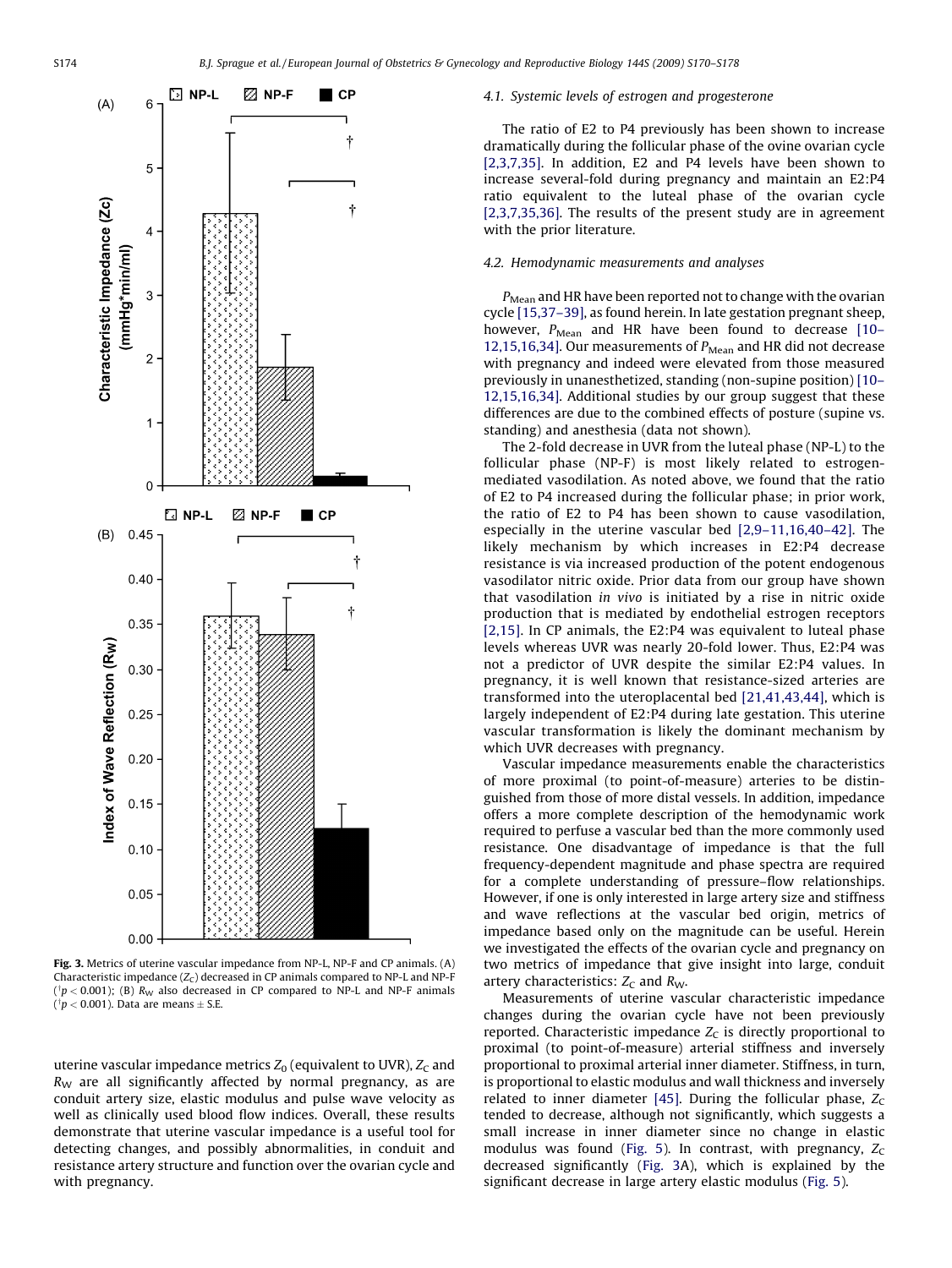<span id="page-5-0"></span>

Fig. 4. Three indices of blood flow pulsatility used clinically, systolic-to-diastolic ratio (S/D), resistive index (RI), and pulsatility index (PI), computed for NP-L, NP-F and CP animals. No differences were seen in (A) S/D, (B) RI and (C) PI between NP-L and NP-F animals. In contrast, all three showed reductions with pregnancy compared to NP-L ( $\phi$   $p$  < 0.001), which indicates decreased blood flow pulsatility. Data are means  $\pm$  S.E.

Measurements of wave reflection at the entrance to the uterine vascular bed during the ovarian cycle also have not been previously reported. The index of wave reflection  $R_W$  reflects mismatch between proximal and distal (conduit and resistance, respectively) artery impedance. Here we found that  $R_W$  remained unchanged between the luteal and follicular phases of the ovarian cycle ([Fig. 3](#page-4-0)B). This is an interesting finding given the statistically significant decrease in downstream resistance. That is, the small but not significant decrease in  $Z_c$  coupled with the significant decrease in UVR (and thus  $Z_0$ ) was sufficient to normalize  $R_W$ . This finding suggests that small increases in conduit artery inner diameter maintain pulse wave reflection at a constant level during the ovarian cycle.

#### Table 2

Inner diameter, outer diameter and wall thickness measured from secondary uterine arteries fixed at in vivo pressures (ID $_f$ , OD $_f$  and WT $_f$ , respectively). With pregnancy, ID and OD were increased compared to NP-L and NP-F groups.

|      | $ID_f$ (mm)         | $OD_f$ (mm)         | $WT_f$ (mm)     |
|------|---------------------|---------------------|-----------------|
| NP-L | $1.27 + 0.21$       | $1.94 + 0.24$       | $0.34 + 0.04$   |
| NP-F | $1.58 \pm 0.12$     | $2.50 + 0.09$       | $0.42 \pm 0.06$ |
| CP   | $3.37 + 0.15^{1.1}$ | $3.99 + 0.22^{1.1}$ | $0.33 \pm 0.02$ |

Data are means  $+$  S.E.

Indicates significant difference between CP and NP-F ( $p < 0.001$ ).

Indicates significant difference between CP and NP-L ( $p < 0.00001$ ).



Fig. 5. Circumferential elastic modulus of large uterine arteries from NP-L, NP-F and CP animals.  $E_{\text{Circ}}$  did not change with the ovarian cycle (NP-L vs. NP-F) but was decreased in CP animals compared to NP-L animals ( $p < 0.05$ ). Data are means  $\pm$  S.E.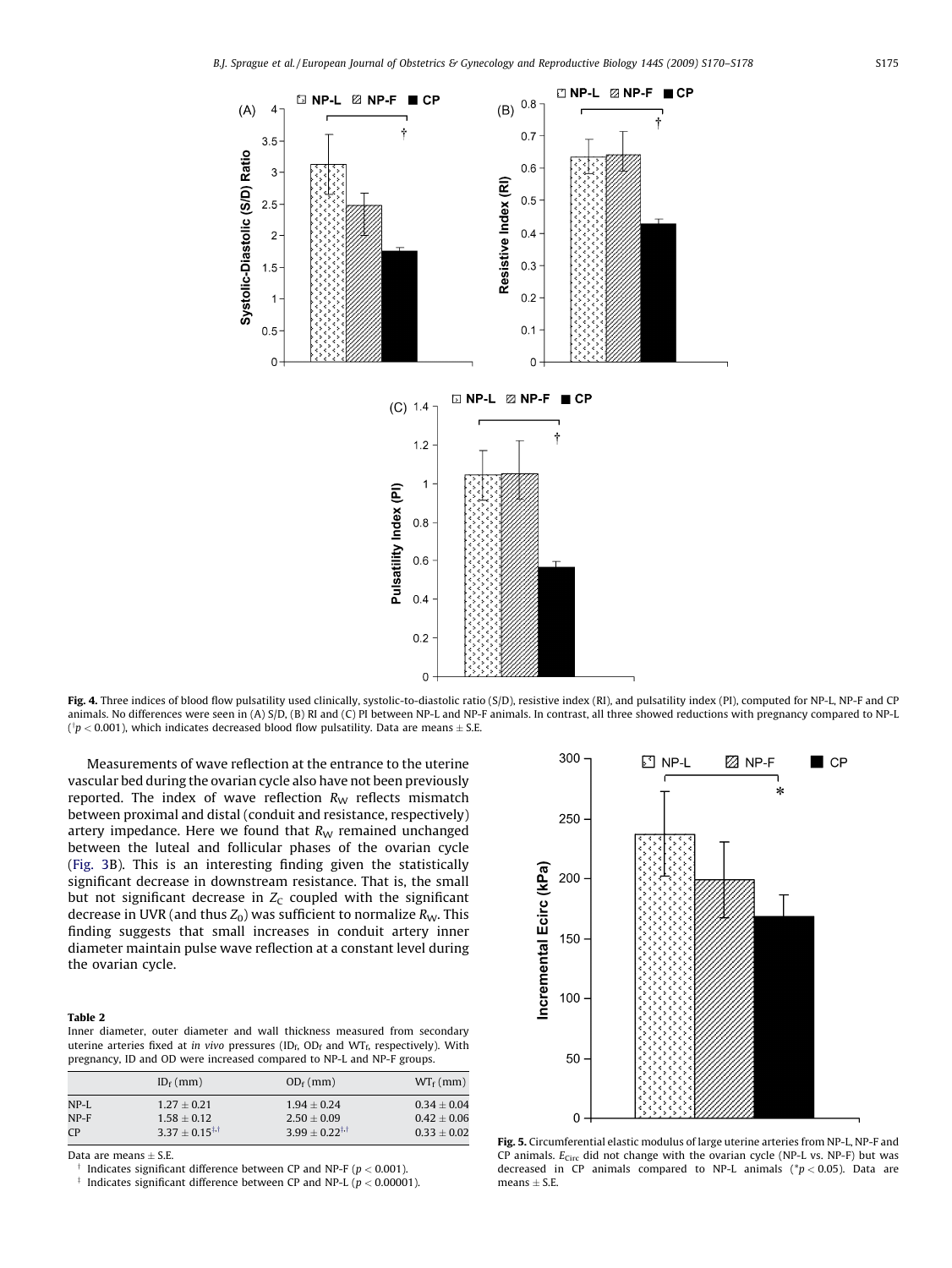<span id="page-6-0"></span>

Fig. 6. Pulse wave velocity (PWV) within large uterine arteries calculated from uterine artery circumferential elastic modulus and diameter for NP-L, NP-F and CP animals. No differences were observed between NP-L and NP-F animals. PWV decreased with pregnancy ( $\frac{1}{p}$  < 0.001). Data are means  $\pm$  S.E.

It is noteworthy that wave reflection during pregnancy was almost zero. The spiral arteries in women and terminal caruncularplacentomal arteries in sheep are intrinsically transformed into the uteroplacental bed with pregnancy [\[21,41,43,44,46\]](#page-7-0). Since the muscular integrity of these arteries essentially disappears with pregnancy, and since wave reflections also nearly disappear with pregnancy, these arteries are likely a significant source of wave reflections in the nonpregnant uterus.

Clinically, the pulsatility of uterine blood flow is characterized via non-invasive measurements of instantaneous systolic and diastolic flow. Blood flow indices, including S/D, RI and PI, are able to detect reactivity to vasodilators [\[47–49\]](#page-7-0) and improper uterine perfusion associated with preeclampsia when used in combination with other features of the blood flow waveform [\[50–53\].](#page-8-0) However, changes in clinically used uterine blood flow indices during the ovarian cycle in sheep have not been previously reported. Some differences between the ovarian cycle of humans and sheep are important to consider here. The ovine ovarian cycle is approximately 15–17 days, with a relatively short (48–56 h) follicular phase, the latter being periovulatory. In women, a longer follicular phase ( $\sim$ 10–14 days), including a menstrual period at its beginning, extends the human ovarian cycle to approximately 28–30 days. During this prolonged follicular phase in humans, estrogen levels rise slowly, reaching very high levels close to ovulation, and then fall. The follicular phase in humans is largely a time of rising (but still lower than in the luteal phase) ovarian E2 production, because unlike the ovine model the human corpus luteum produces significant levels of estrogen. Because of this difference in ovine ovarian versus human menstrual cycle, it maybe more correct to compare clinical blood flow index results in the follicular phase in ewes to the late-follicular stage of the human just around the time of ovulation.

From the early- or mid-follicular to luteal phase in women, uterine blood flow increases and RI and PI decrease [\[54,55\].](#page-8-0) In our studies in sheep, no changes in S/D, RI or PI were observed between NP-L and NP-F. We suggest that the lack of change in these indices in ewes is due to the shorter follicular phase compared to the human. The significant decreases in S/D, RI and PI in pregnant sheep are consistent with the literature in humans [\[19,50,56,57\]](#page-7-0) and suggest significant decreases in blood flow pulsations.

# 4.3. Uterine artery mechanical measurements and analyses

Uterine artery outer diameter, wall thickness and circumferential incremental elastic modulus did not vary over the ovarian cycle. It is important to note that these measurements were made in arteries with no smooth muscle cell tone. Certainly changes in tone over the ovarian cycle, possibly mediated by estrogen and the E2:P4 ratio, could alter large uterine artery diameter, wall thickness and elastic modulus. However, expected consequences of the possible changes in structure and function were not evident in the uterine vascular impedance measurements discussed above. Thus, we expect that the impact of the ovarian cycle on smooth muscle cell tone in large uterine arteries is minimal. Another limitation of these results is that they may have limited applicability to other species, such as the human, with longer follicular phases; i.e. the 48-h follicular periovulatory phase of the sheep may be too short for changes in structure and function to occur other than by changes in smooth muscle cell tone.

The 2-fold increase in OD and 2-fold decrease in  $E_{\text{Circ}}$  with pregnancy are in agreement with studies in other species [\[20–](#page-7-0) [22,24\].](#page-7-0) There exists in the literature only one study using the sheep model to investigate the effects of pregnancy on the mechanics of large uterine arteries [\[25\]](#page-7-0). In contrast to the data in all other species and the results we report herein, Griendling et al. found that uterine artery elastic modulus increased with pregnancy [\[25\].](#page-7-0) However, it is important to note a methodological difference. We calculated elastic modulus as the slope of the stress–strain relationship in a physiological pressure range, whereas Griendling et al. calculated an incremental elastic modulus as a function of pressure [\[25\]](#page-7-0). These different methods can lead to different conclusions especially under conditions of large strain (approaching 100%). In terms of interpretation, both our data and the data by Griendling et al. show that the pregnant arteries have a larger change in diameter for an increment in pressure than the nonpregnant arteries. Thus, the pregnant arteries are less stiff.

Clinical studies have measured wave speed in systemic arteries over the human menstrual cycle and did not report any changes [\[38,39\].](#page-7-0) For example, Hayashi et al. found that PWV in the carotidto-femoral artery was 5.4 m/s (S.D. 0.6) in the follicular phase and also 5.5 (S.D. 0.8) in the luteal phase [\[38,39\]](#page-7-0). Ounis-Skali found higher velocities in the femoral artery but still no differences over the ovarian cycle (8.13 S.D. 0.91 m/s vs. 7.85 S.D. 0.79 m/s for follicular vs. luteal) [\[40\]](#page-7-0). The PWVs found here in the uterine artery were in this same range in the follicular and luteal phases and also did not vary between over the ovarian cycle. However, we note that smooth muscle cell tone could vary over the ovarian cycle and alter PWV. All measurements on which the PWV calculation is based were made in the absence of smooth muscle cell tone. With pregnancy, the increase in OD and decrease in  $E<sub>Circ</sub>$  resulted in a dramatically decreased PWV, to about 4 m/s. The combination of decreased pulse wave velocity and decreased wave reflections with pregnancy emphasizes the increased conduit function of the uterine vasculature during pregnancy. That is, these data suggest that the proximal and distal vasculature remodel and transform, respectively, during pregnancy to allow maximally increased blood flow to the fetus.

In summary, uterine vascular impedance is a useful measurement with which the effects of physiological or pathological changes in the uterine vasculature can be investigated. The combination of impedance and arterial mechanics data presented here strongly supports the effect of changes in the E2:P4 ratio during ovarian cycle on the uterine resistance arteries but not uterine conduit arteries. With pregnancy, both resistance and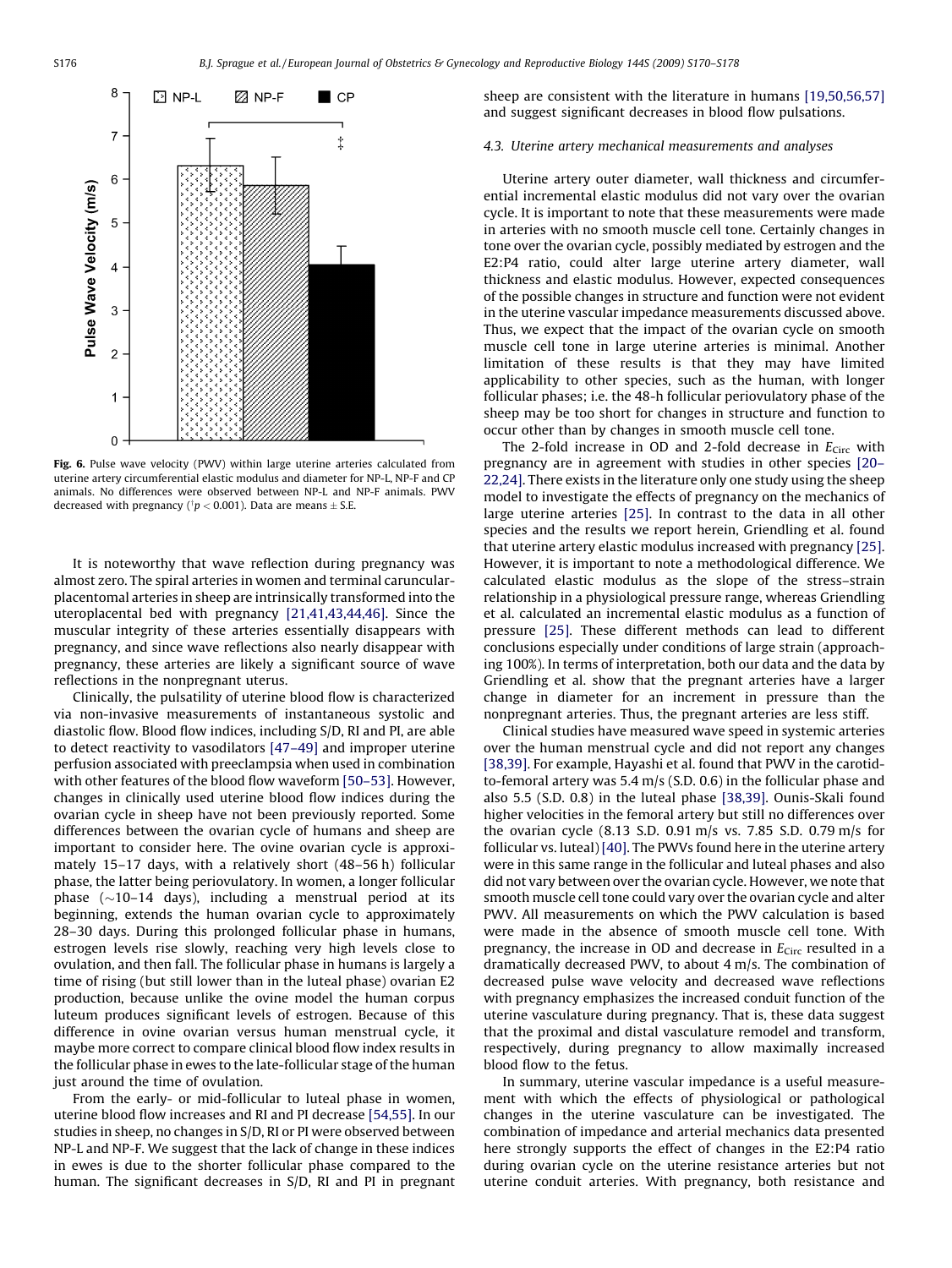<span id="page-7-0"></span>conduit arteries are significantly altered and these structural and functional changes in the vasculature affect uterine vascular pressure–flow relationships. Finally, our data suggest that impedance metrics are more sensitive to changes in uterine vascular structure and function than clinically used blood flow indices and may be diagnostically useful.

# Condensation

Ovine uterine vascular impedance measurements demonstrate that pregnancy causes large and small artery dilation and remodeling whereas the ovarian cycle causes only small artery dilation.

# Conflict of interest

None declared.

## Acknowledgements

The present study was supported in part by NIH grants HL49210, HL087144, HD38843 (RRM) and HL086939 (NCC).

#### References

- [1] Byers MJ, Zangl A, Phernetton TM, Lopez G, Chen DB, Magness RR. Endothelial vasodilator production by ovine uterine and systemic arteries: ovarian steroid and pregnancy control of ERalpha and ERbeta levels. J Physiol 2005;565(Pt 1):85–99.
- [2] Gibson TC, Phernetton TM, Wiltbank MC, Magness RR. Development and use of an ovarian synchronization model to study the effects of endogenous estrogen and nitric oxide on uterine blood flow during ovarian cycles in sheep. Biol Reprod 2004;70(6):1886–94.
- [3] Magness RR, Rosenfeld CR, Carr BR. Protein kinase C in uterine and systemic arteries during ovarian cycle and pregnancy. Am J Physiol 1991;260(3 Pt 1):E464–70.
- [4] Magness RR, Sullivan JA, Li Y, Phernetton TM, Bird IM. Endothelial vasodilator production by uterine and systemic arteries. VI. Ovarian and pregnancy effects on eNOS and NO(x). Am J Physiol Heart Circ Physiol 2001;280(4):H1692–8.
- [5] Greiss Jr FC, Anderson SG. Uterine vescular changes during the ovarian cycle. Am J Obstet Gynecol 1969;103(5):629–40.
- [6] Greiss Jr FC, Anderson SG. Effect of ovarian hormones on the uterine vascular bed. Am J Obstet Gynecol 1970;107(6):829–36.
- [7] Ford SP. Control of uterine and ovarian blood flow throughout the estrous cycle and pregnancy of ewes, sows and cows. J Anim Sci 1982;55(Suppl. 2):32–42.
- [8] Huckabee WE, Crenshaw C, Curet LB, Mann L, Barron DH. The effect of exogenous oestrogen on the blood flow and oxygen consumption of the uterus of the non-pregnant ewe. Q J Exp Physiol Cogn Med Sci 1970;55(1):16–24.
- [9] Killam AP, Rosenfeld CR, Battaglia FC, Makowski EL, Meschia G. Effect of estrogens on the uterine blood flow of oophorectomized ewes. Am J Obstet Gynecol 1973;115(8):1045–52.
- [10] Magness RR, Parker Jr CR, Rosenfeld CR. Systemic and uterine responses to chronic infusion of estradiol-17 beta. Am J Physiol 1993;265(5 Pt 1):E690– 698.
- [11] Magness RR, Phernetton TM, Zheng J. Systemic and uterine blood flow distribution during prolonged infusion of 17beta-estradiol. Am J Physiol 1998;275(3 Pt 2):H731–43.
- [12] Magness RR, Rosenfeld CR. Local and systemic estradiol-17 beta: effects on uterine and systemic vasodilation. Am J Physiol 1989;256(4 Pt 1):E536–42.
- [13] Resnik R, Brink GW, Plumer MH. The effect of progesterone on estrogeninduced uterine blood flow. Am J Obstet Gynecol 1977;128(3):251–4.
- [14] Zoma W, Baker RS, Lang U, Clark KE. Hemodynamic response to tibolone in reproductive and nonreproductive tissues in the sheep. Am J Obstet Gynecol 2001;184(4):544–51.
- [15] Magness RR, Phernetton TM, Gibson TC, Chen DB. Uterine blood flow responses to ICI 182 780 in ovariectomized oestradiol-17beta-treated, intact follicular and pregnant sheep. J Physiol 2005;565(Pt 1):71–83.
- [16] Magness RR, Rosenfeld CR. The role of steroid hormones in the control of uterine blood flow. In: Rosenfeld CR, editor. The uterine circulation. Ithaca, NY: Perinatology Press; 1989. p. 239–71.
- [17] Bruce NW. The effect of ligating a uterine artery on fetal and placental development in the rat. Biol Reprod 1976;14(3):246–7.
- [18] Fuller EO, Galletti PM, Takeuchi T. Major and collateral components of blood flow to pregnant sheep uterus. Am J Physiol 1975;229(2):279–85.
- [19] Palmer SK, Zamudio S, Coffin C, Parker S, Stamm E, Moore LG. Quantitative estimation of human uterine artery blood flow and pelvic blood flow redistribution in pregnancy. Obstet Gynecol 1992;80(6):1000–6.
- [20] Guenther AE, Conley AJ, Van Orden DE, Farley DB, Ford SP. Structural and mechanical changes of uterine arteries during pregnancy in the pig. J Anim Sci 1988;66(12):3144–52.
- [21] Hees H, Moll W, Wrobel KH, Hees I. Pregnancy-induced structural changes and trophoblastic invasion in the segmental mesometrial arteries of the guinea pig (Cavia porcellus L.). Placenta 1987;8(6):609–26.
- [22] Mackey K, Meyer MC, Stirewalt WS, Starcher BC, McLaughlin MK. Composition and mechanics of mesenteric resistance arteries from pregnant rats. Am J Physiol 1992;263(1 Pt 2):R2–8.
- [23] Osol G, Cipolla M. Interaction of myogenic and adrenergic mechanisms in isolated, pressurized uterine radial arteries from late-pregnant and nonpregnant rats. Am J Obstet Gynecol 1993;168(2):697–705.
- [24] Osol G, Cipolla M. Pregnancy-induced changes in the three-dimensional mechanical properties of pressurized rat uteroplacental (radial) arteries. Am J Obstet Gynecol 1993;168(1 Pt 1):268–74.
- [25] Griendling KK, Fuller EO, Cox RH. Pregnancy-induced changes in sheep uterine and carotid arteries. Am J Physiol 1985;248(5 Pt 2):H658–65.
- [26] Cipolla M, Osol G. Hypertrophic and hyperplastic effects of pregnancy on the rat uterine arterial wall. Am J Obstet Gynecol 1994;171(3):805–11.
- [27] Latson TW, Hunter WC, Katoh N, Sagawa K. Effect of nitroglycerin on aortic impedance, diameter, and pulse-wave velocity. Circ Res 1988;62(5): 884–90.
- [28] Milnor WR, Conti CR, Lewis KB, O'Rourke MF. Pulmonary arterial pulse wave velocity and impedance in man. Circ Res 1969;25(6):637–49.
- [29] Zuckerman BD, Orton EC, Latham LP, Barbiere CC, Stenmark KR, Reeves JT. Pulmonary vascular impedance and wave reflections in the hypoxic calf. J Appl Physiol 1992;72(6):2118–27.
- [30] Milnor TK. Characterizing harmonic immersions of surfaces with indefinite metric. Proc Natl Acad Sci USA 1982;79(6):2143–4.
- [31] Saunders HM, Burns PN, Needleman L, et al. Hemodynamic factors affecting uterine artery Doppler waveform pulsatility in sheep. J Ultrasound Med 1998;17(6):357–68.
- [32] Kulick LJ, Kot K, Wiltbank MC, Ginther OJ. Follicular and hormonal dynamics during the first follicular wave in heifers. Theriogenology 1999;52(5):913–21.
- [33] Rosenfeld CR. Gant Jr NF. The chronically instrumental ewe: a model for studying vascular reactivity to angiotensin II in pregnancy. J Clin Invest 1981;67(2):486–92.
- [34] Magness RR, Mitchell MD, Rosenfeld CR. Uteroplacental production of eicosanoids in ovine pregnancy. Prostaglandins 1990;39(1):75–88.
- [35] Pant HC, Hopkinson C, Fitzpatrick RJ, Plasma oestradiol, progesterone and luteinizing hormone concentrations during the ovine oestrous cycle. J Reprod Fertil 1972;31(3):501.
- [36] Alexander DP, Britton HG, Corker CS, Naftolin F, Nixon DA. Plasma luteinizing hormone and oestrogen in foetal and maternal sheep. J Endocrinol 1973;56(2):331–2.
- [37] Giannattasio C, Failla M, Grappiolo A, et al. Fluctuations of radial artery distensibility throughout the menstrual cycle. Arterioscler Thromb Vasc Biol 1999;19(8):1925–9.
- [38] Hayashi K, Miyachi M, Seno N, et al. Variations in carotid arterial compliance during the menstrual cycle in young women. Exp Physiol 2006;91(2): 465–72.
- [39] Ounis-Skali N, Mitchell GF, Solomon CG, Solomon SD, Seely EW. Changes in central arterial pressure waveforms during the normal menstrual cycle. J Investig Med 2006;54(6):321–6.
- [40] Ford SP, Reynolds LP, Magness RR. Blood flow to the uterine and ovarian vascular beds of gilts during the estrous cycle or early pregnancy. Biol Reprod 1982;27(4):878–85.
- [41] Rosenfeld CR, Morriss Jr FH, Battaglia FC, Makowski EL, Meschia G. Effect of estradiol-17beta on blood flow to reproductive and nonreproductive tissues in pregnant ewes. Am J Obstet Gynecol 1976;124(6):618–29.
- [42] Rosenfeld CR, Killam AP, Battaglia FC, Makowski EL, Meschia G. Effect of estradiol-17, on the magnitude and distribution of uterine blood flow in nonpregnant, oophorectomized ewes. Pediatr Res 1973;7(3):139–48.
- [43] Magness RR. Maternal cardiovascular and other physiologic responses to the endocrinology of pregnancy. In: The endocrinology of pregnancy. Bazer: Humana Press; 1998. pp. 507–539.
- [44] Rosenfeld CR, Morriss Jr FH, Makowski EL, Meschia G, Battaglia FC. Circulatory changes in the reproductive tissues of ewes during pregnancy. Gynecol Invest 1974;5(5–6):252–68.
- [45] Hayashi K, Stergiopulos N, Meister JJ, Greenwald SE, Rachev A. Techniques in the determination of the mechanial properties and constitutive laws of arterial walls. In: Leondes CT, editor. Biomechanical systems: techniques and applications. CRC Press; 2001.
- [46] Burton GJ, Jauniaux E, Watson AL. Maternal arterial connections to the placental intervillous space during the first trimester of human pregnancy: the Boyd collection revisited. Am J Obstet Gynecol 1999;181(3):718–24.
- [47] Grunewald C, Kublickas M, Carlstrom K, Lunell NO, Nisell H. Effects of nitroglycerin on the uterine and umbilical circulation in severe preeclampsia. Obstet Gynecol 1995;86(4 Pt 1):600–4.
- [48] Hirose S, Yamada A, Kasugai M, Ishizuka T, Tomoda Y. The effect of nifedipine and dipyridamole on the Doppler blood flow waveforms of umbilical and uterine arteries in hypertensive pregnant women. Asia Oceania J Obstet Gynaecol 1992;18(2):187–93.
- [49] Cobellis L, De Luca A, Pecori E, et al. Mid-trimester fetal-placental velocimetry response to nifedipine may predict early the onset of pre-eclampsia. In Vivo 2006;20(1):183–6.